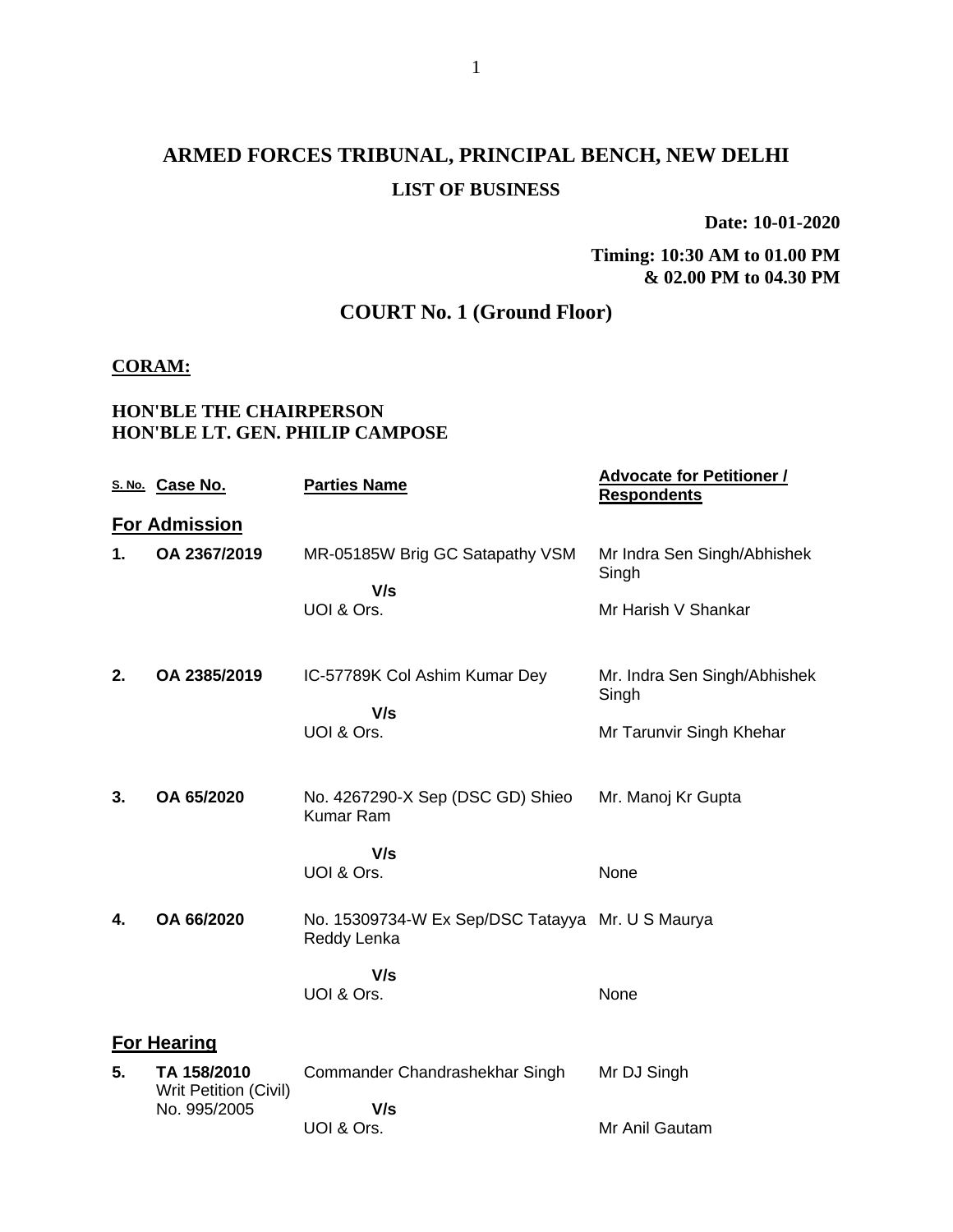| 6.  | OA 1038/2019                         | IC-57742Y Lt Col Ajay Dogra<br>V/s<br>UOI & Ors.     | Mr. Indra Sen Singh/Abhishek<br>Singh<br>Mr. Karan Singh Bhati, Sr CGSC |
|-----|--------------------------------------|------------------------------------------------------|-------------------------------------------------------------------------|
| 7.  | OA 1423/2019                         | Sgt Shahid Eqwal (No 905532 T)<br>V/s<br>UOI & Ors.  | Mr Ankur Chhibber<br>Mr Neeraj, Sr CGSC                                 |
| 8.  | OA 1437/2019<br>with<br>MA 2815/2019 | IC-56041W Lt Col Rajeev Sen Roy<br>V/s<br>UOI & Ors. | Mr. Rajiv Manglik<br>Mr Tarunvir Singh Khehar for R<br>$1 - 3$          |
| 9.  | OA 1990/2019                         | Sep Bablu Singh (No 1470742 F)                       | Mr Mohan Kumar & Associates                                             |
|     |                                      | V/s<br>UOI & Ors.                                    | None                                                                    |
| 10. | OA 2045/2019                         | JC-588702F Sub Jay Kishor Mishra                     | Ms. Archana Ramesh                                                      |
|     |                                      | V/s<br>UOI & Ors.                                    | Mr. Jyotsna Kaushik                                                     |
|     | <b>For Final Hearing</b>             |                                                      |                                                                         |
| 11. | TA 449/2010<br>WP(C) 8809/2003       | Ex-Maj. C. Prasad                                    | Mr. Ajai Bhalla                                                         |
|     |                                      | V/s<br>UOI & Ors.                                    | Mr. Anil Gautam                                                         |
|     |                                      |                                                      |                                                                         |

**12. OA 914/2019** with MA 1561/2019 Maj Kasi Vishwanath (MS 17654 A)  **V/s** UOI & Ors. Mr Nikhil Palli & Pranav Chadha Mr Rajeev Kumar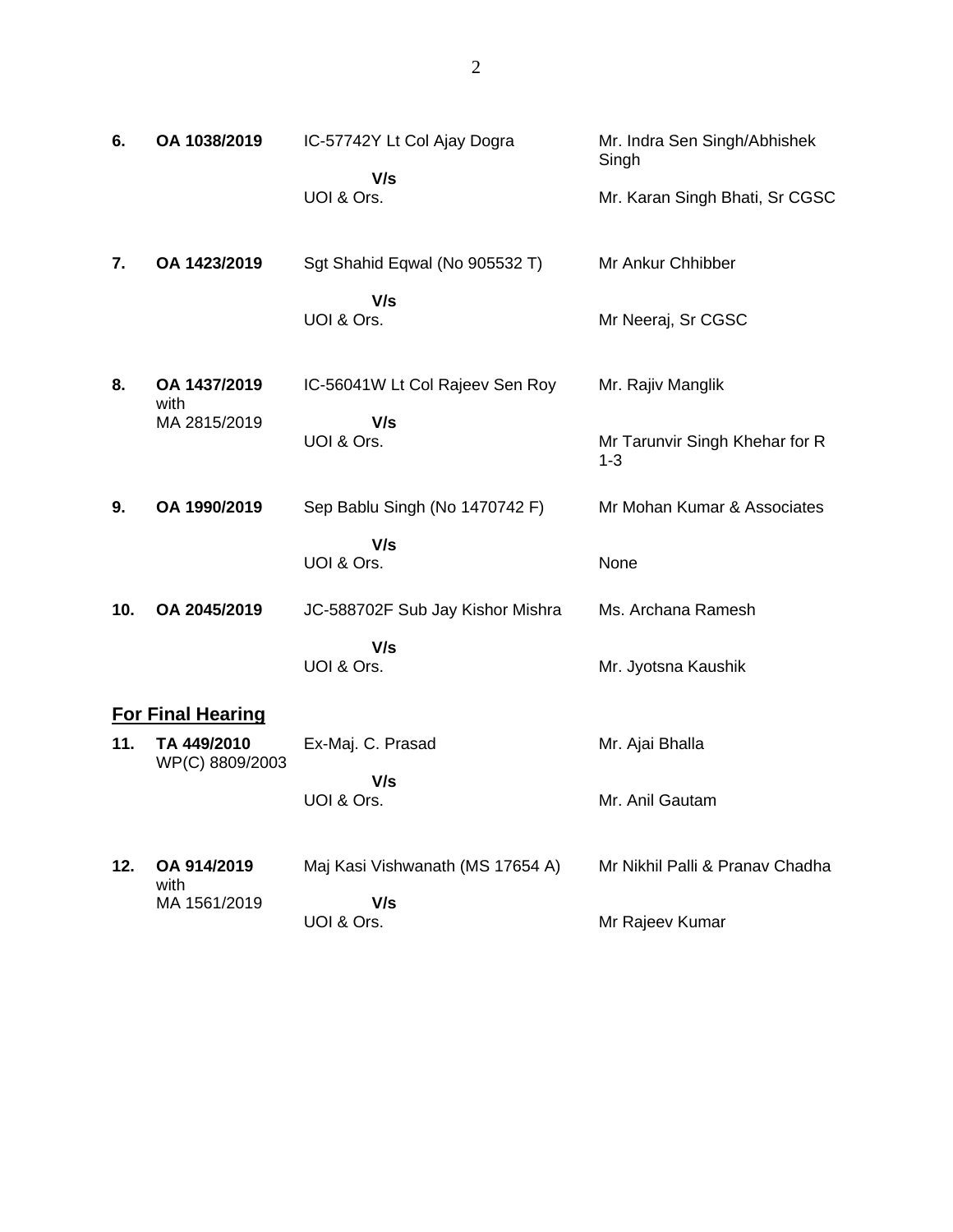#### **THIS BENCH WILL NOT ASSEMBLE TODAY**

#### **CORAM:**

#### **HON'BLE JUDICIAL MEMBER NOT AVAILABLE HON'BLE AIR MARSHAL B.B.P. SINHA HON'BLE LT. GEN. PHILIP CAMPOSE**

|    | S. No. Case No.                   | <b>Parties Name</b> | <b>Advocate for Petitioner /</b><br><b>Respondents</b> |
|----|-----------------------------------|---------------------|--------------------------------------------------------|
|    | <b>For Orders</b>                 |                     |                                                        |
| 1. | /2015<br>MA.<br>(Dy No 3380/2015) | Air Cmde TM Rao     | Mr. SM Dalal                                           |
|    | in OA 155/2011)                   | V/s<br>UOI & Ors.   | Mr Ashok Chaitanya                                     |

#### **HON'BLE THE CHAIRPERSON WILL SIT SINGLY IMMEDIATELY AFTER THE BOARD OF DB IS DISCHARGED**

|                | S. No. Case No.                                        | <b>Parties Name</b>                                        | <u><b>Advocate for Petitioner /</b></u><br><b>Respondents</b> |
|----------------|--------------------------------------------------------|------------------------------------------------------------|---------------------------------------------------------------|
|                | <b>For Orders</b>                                      |                                                            |                                                               |
| 1.             | AT 47/2019<br><i>in</i><br>OA 410/2018                 | JC 698226 W Sub (Dental Technician)<br>Prasant Kumar Sahoo | Mr Indra Sen Singh/Abhishek<br>Singh & V.S. Singh             |
|                | (RB, Lucknow)                                          | V/s<br>UOI & Ors                                           | Mr Arvind Patel                                               |
| 2.             | AT 48/2019<br>in.<br>OA 423/2018                       | Sub M Tech (Comn) P Suresh<br>V/s                          | Mr. S B Singh & Ms. Savita<br>Singh                           |
|                | (RB, Jaipur)                                           | UOI & Ors.                                                 | Mr YP Singh                                                   |
| 3 <sub>1</sub> | AT 49/2019<br><i>in</i><br>OA 493/2018<br>(RB, Jaipur) | Sub M Tech (Elect AFV) Santosh<br><b>Kumar B</b><br>V/s    | Mr. S B Singh & Ms. Savita<br>Singh                           |
|                |                                                        | UOI & Ors.                                                 | Ms Suman Chauhan                                              |
| 4.             | AT 50/2019<br>in<br>OA 426/2018                        | Sub M Tech (Comn) Jasbir Singh<br>V/s                      | Mr. S B Singh & Ms. Savita<br>Singh                           |
|                | (RB, Jaipur)                                           | UOI & Ors.                                                 | Dr Vijendra Singh Mahndiyan                                   |
|                |                                                        |                                                            |                                                               |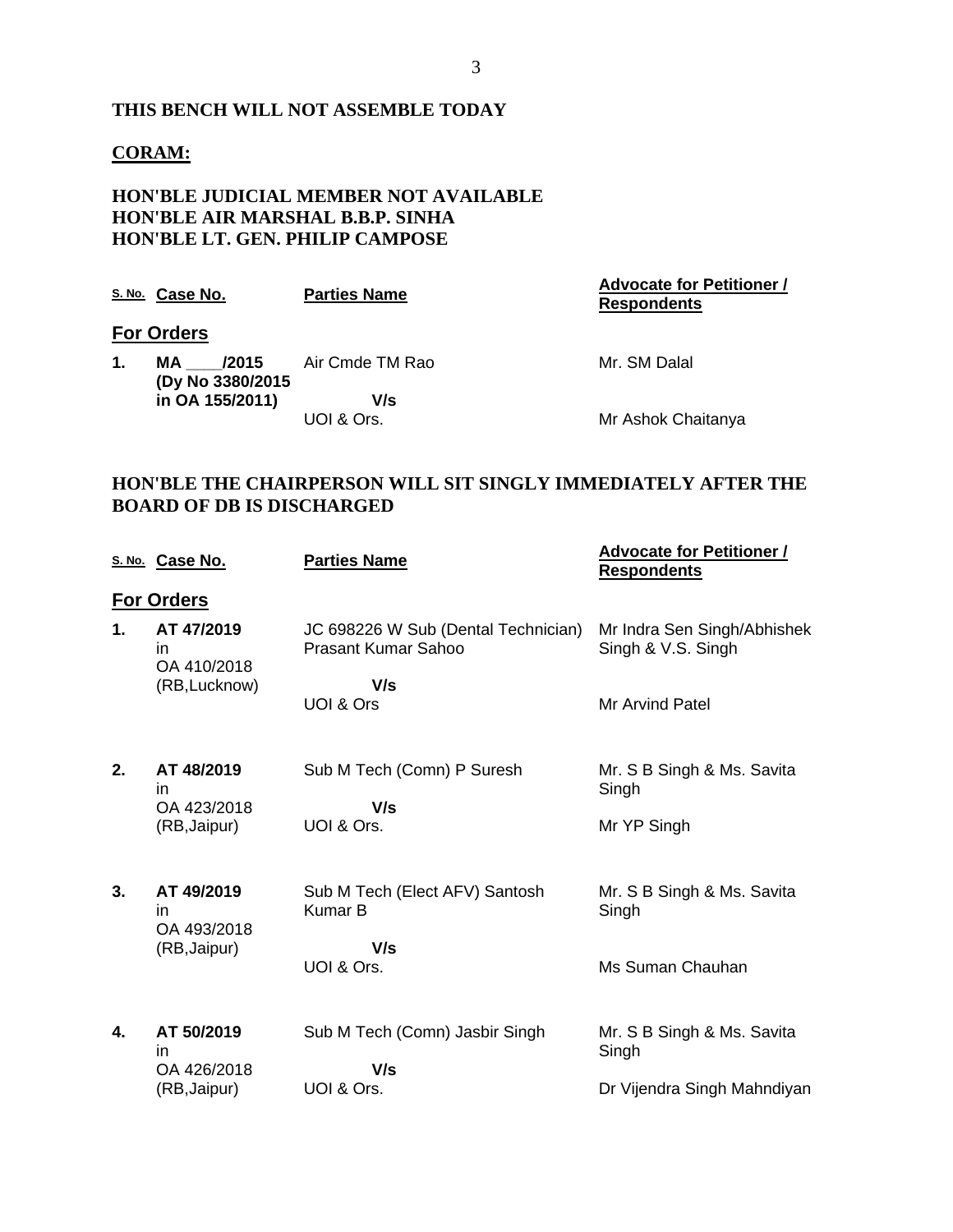| 5.  | AT 51/2019<br>in.<br>OA 452/2016<br>(RB, Jaipur) | Nb Sub (RT) Adesh Kumar Pandey<br>(JC-762133L)<br>V/s          | Mr SB Singh & Ms Savita Singh |
|-----|--------------------------------------------------|----------------------------------------------------------------|-------------------------------|
|     |                                                  | UOI & Ors                                                      | Mr JS Yadav                   |
| 6.  | MA 3328/2019<br>in.<br>OA Diary                  | Hav Ranjeet Singh (Retd)<br>(No.2485007Y)                      | Ms Archana Ramesh             |
|     | No.7722/2019                                     | V/s<br>UOI & Ors                                               | None                          |
| 7.  | MA 31/2020<br>in.<br>OA Diary                    | No 2485979M Ex Sep/DSC Mandip<br>Singh                         | Mr US Maurya                  |
|     | No.7738/2019                                     | V/s<br>UOI & Ors.                                              | None                          |
| 8.  | MA 37/2020<br>in.<br>OA Diary                    | No. 14803132-W Ex LNk/DSC Mahavir Mr. U S Maurya<br>Singh      |                               |
|     | No.7587/2019                                     | V/s<br>UOI & Ors.                                              | None                          |
| 9.  | MA 38/2020<br>in<br>OA Diary<br>No.7739/2019     | No. 4068827-N Ex L/Nk/DSC Gopal<br>Singh                       | Mr. U S Maurya                |
|     |                                                  | V/s<br>UOI & Ors.                                              | None                          |
| 10. | MA 57/2020<br>ın<br>OA Diary                     | Lt Cdr Suthram Suresh (Retd.) (50632- Ms. Archana Ramesh<br>Y) |                               |
|     | No.7721/2019                                     | V/s<br>UOI & Ors.                                              | None                          |
| 11. | MA 59/2020<br>in.<br>OA Diary                    | Nk (DSC) Sasidharan Pillai S (No<br>1084911 P)                 | Mr Ved Prakash                |
|     | No.19/2020                                       | V/s<br>UOI & Ors.                                              | None                          |
| 12. | MA 60/2020<br>in.                                | Ex Hav Mahadev (No 14476050P)                                  | Mr. Praveen Kumar             |
|     | OA Diary<br>No.7588/2019                         | V/s<br>UOI & Ors.                                              | None                          |
| 13. | MA 64/2020<br>in.<br>OA 2430/2019 (PB            | Nb Sub Shyam Sundar Thakur (JC-<br>773399X)                    | Mr Ajit Kakkar & Associates   |
|     |                                                  | V/s<br>UOI & Ors.                                              | Mr. Y P Singh                 |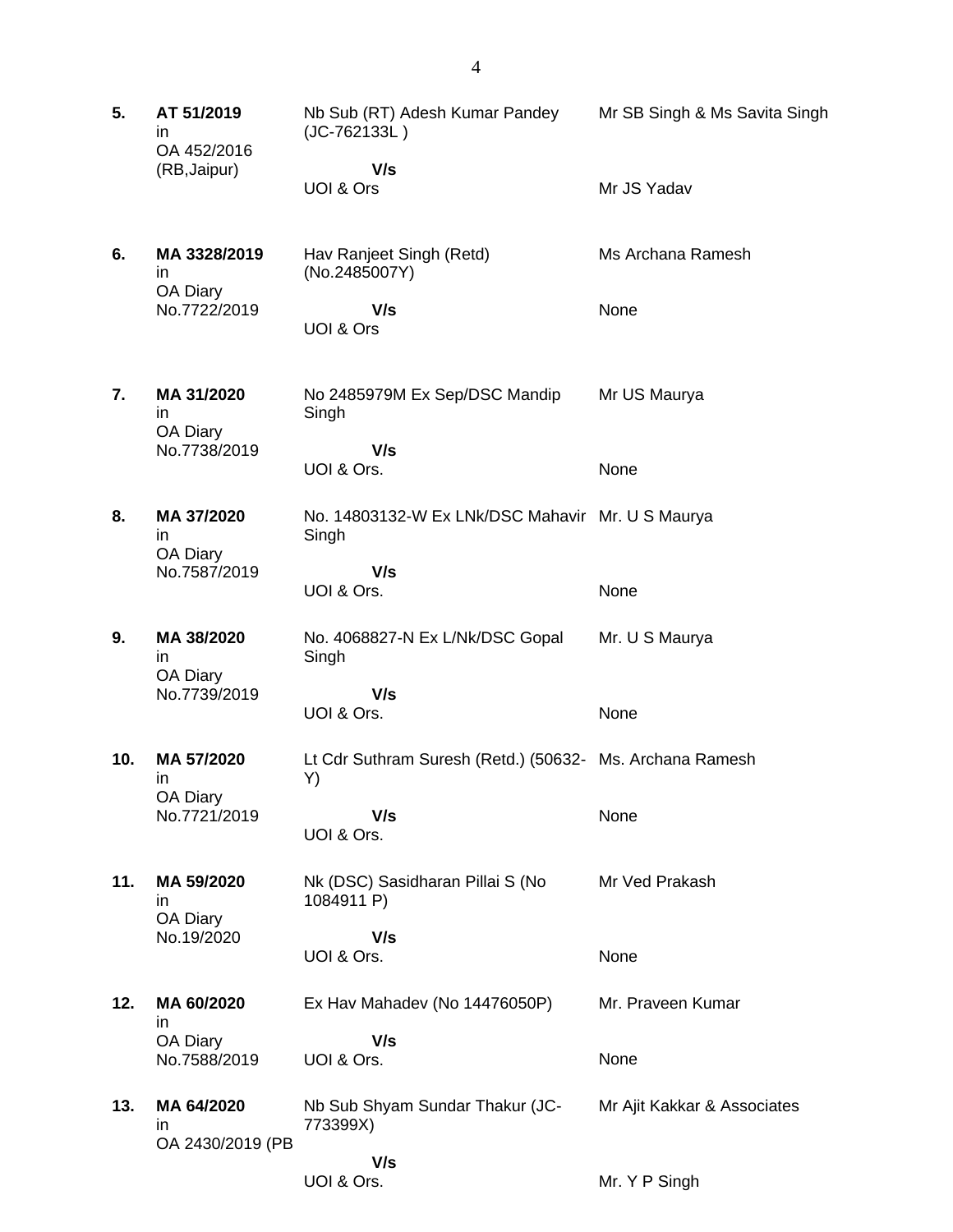| 14. | MA 65/2020<br>in.            | No 10545394W LNk/DSC Chain Singh Mr US Maurya                |                                          |
|-----|------------------------------|--------------------------------------------------------------|------------------------------------------|
|     | OA Diary<br>No.77/2020       | V/s<br>UOI & Ors.                                            | None                                     |
| 15. | MA 70/2020<br>in<br>OA Diary | No. 1080355-M L/Nk/DSC Ravindra<br><b>Kumar Pandey</b>       | Mr. U S Maurya                           |
|     | No.75/2020                   | V/s<br>UOI & Ors.                                            | None                                     |
| 16. | MA 71/2020<br>in<br>OA Diary | No. 14824933-L Sep/DSC Kamatham<br>Venkataiah                | Mr. U S Maurya                           |
|     | No.76/2020                   | V/s<br>UOI & Ors.                                            | None                                     |
| 17. | MA 72/2020<br>in.            | No 14651338F Hav (PA) Swatej Kumar Mr Indra Sen Singh And Mr | Abhishek Singh                           |
|     | OA Diary<br>No.113/2020      | V/s<br>UOI & Ors.                                            | None                                     |
| 18. | MA 75/2020<br>in.            | Sgt Vikash Kumar Singh (903283-H)                            | Mr. Mohan Kumar & Associates             |
|     | OA 9/2020 (PB)               | V/s<br>UOI & Ors.                                            | Mr. Tarunvir Singh Khehar                |
| 19. | MA 76/2020<br>in             | Sep R Mahendran (10452900-K)                                 | Mr. Narender Kaushik & Pankaj<br>Kaushik |
|     | OA Diary<br>No.03/2020       | V/s<br>UOI & Ors.                                            | None                                     |
| 20. | MA 77/2020<br>in<br>OA Diary | Sep/DSC Abhilash Kumar (No<br>15369263 P)                    | Mr US Maurya                             |
|     | No.28/2020                   | V/s<br>UOI & Ors.                                            | None                                     |
| 21. | MA 78/2020<br>in             | No. 14804615-A Sep/DSC Prakash<br>Tiwari                     | Mr. U S Maurya                           |
|     | OA Diary<br>No.46/2020       | V/s<br>UOI & Ors.                                            | None                                     |
| 22. | MA 79/2020<br>in             | No. 15775908-W Hav/PA G<br>Anandharaj                        | Mr. Indra Sen Singh/Abhishek<br>Singh    |
|     | OA Diary<br>No.7667/2019     | V/s<br>UOI & Ors.                                            | None                                     |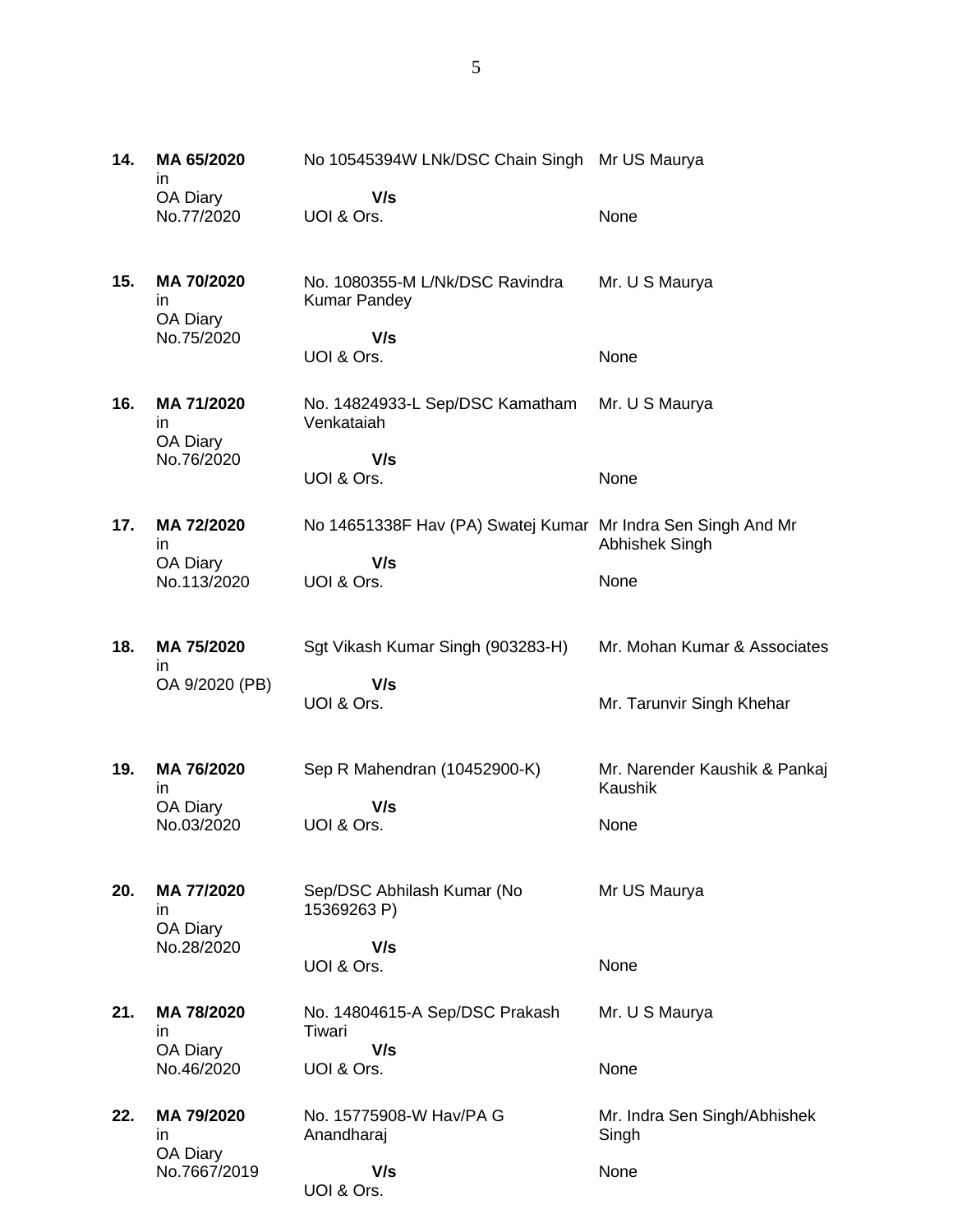| 23. | MA 80/2020<br>in<br>OA Diary | No. 15352358-Y Ex Sep/DSC Madhu<br>Rahadave   | Mr. U S Maurya                     |
|-----|------------------------------|-----------------------------------------------|------------------------------------|
|     | No.157/2020                  | V/s                                           |                                    |
|     |                              | UOI & Ors.                                    | None                               |
| 24. | MA 83/2020<br>ın<br>OA Diary | No. 2887862-A L/Nk Rakesh Singh<br>Bhadauriya | Mr. A K Chauhan & Mr. O S<br>Punia |
|     | No.97/2020                   | V/s                                           | None                               |
|     |                              | UOI & Ors.                                    |                                    |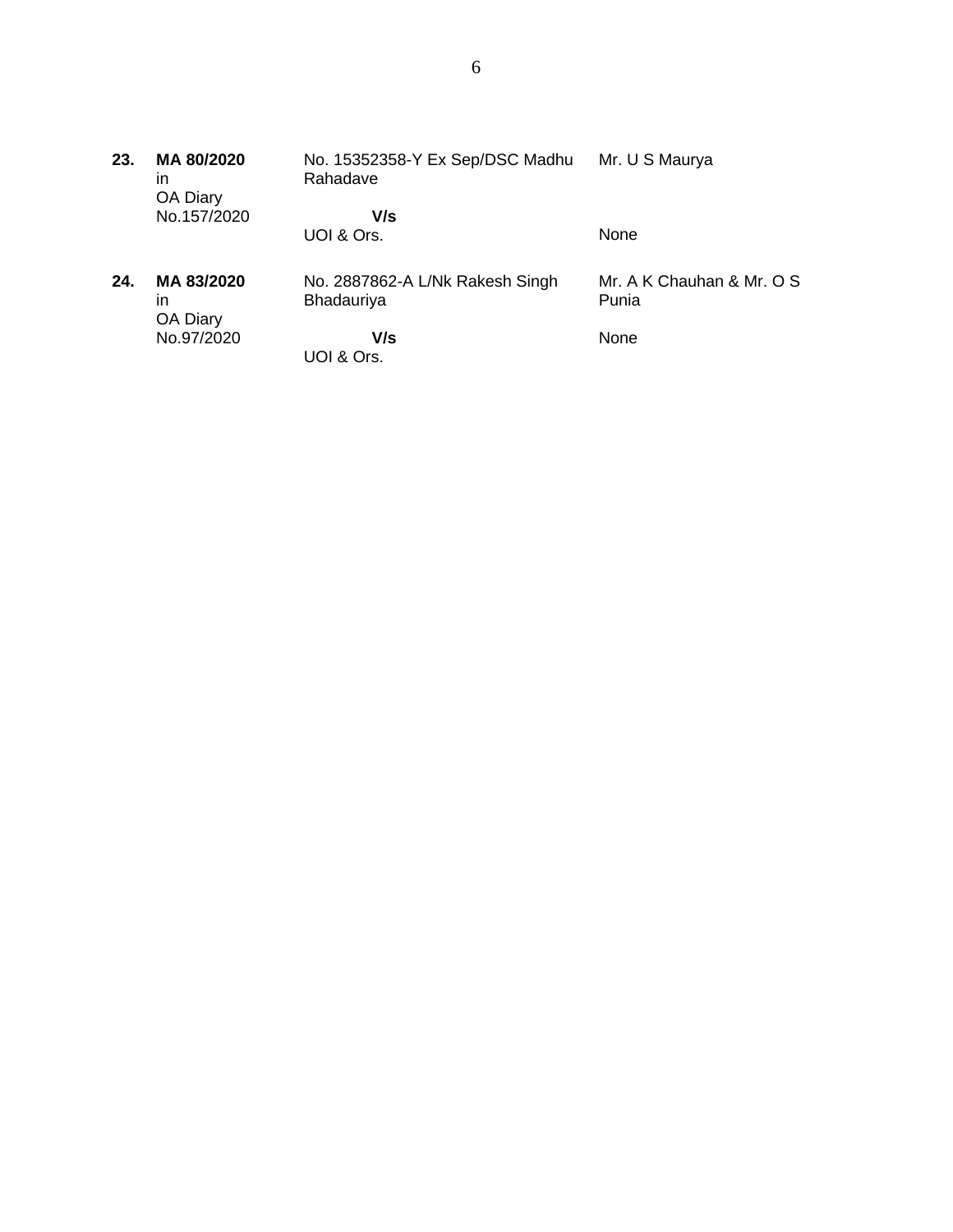# **ARMED FORCES TRIBUNAL, PRINCIPAL BENCH, NEW DELHI LIST OF BUSINESS**

**Date: 10-01-2020**

#### **Timing: 10:30 AM to 01.00 PM & 02.00 PM to 04.30 PM**

## **COURT No. 2 (Ground Floor)**

#### **CORAM:**

### **HON'BLE MS. JUSTICE SUNITA GUPTA HON'BLE AIR MARSHAL B.B.P. SINHA**

|    | S. No. Case No.      | <b>Parties Name</b>                                           | <b>Advocate for Petitioner /</b><br><b>Respondents</b> |
|----|----------------------|---------------------------------------------------------------|--------------------------------------------------------|
|    | <b>For Admission</b> |                                                               |                                                        |
| 1. | OA 1840/2018         | No. 14627269X Hav Bhupesh Kumar                               | Mr. S S Pandey & Associates                            |
|    |                      | V/s<br>UOI & Ors.                                             | Mr. Rajesh Kumar Das                                   |
| 2. | OA 891/2019          | No 9417208A Hony Nb Sub Umesh<br>(Retd)                       | Mr. SS Pandey & Associates                             |
|    |                      | V/s<br>UOI & Ors.                                             | Mr. K K Tyagi                                          |
| 3. | OA 892/2019          | JC-300419K Sub (TIFC) Jaya Prakash Mr. SS Pandey & Associates |                                                        |
|    |                      | V/s<br>UOI & Ors.                                             | Mr. K K Tyagi                                          |
| 4. | OA 964/2019          | No 14680801A Hav/Clk (SD) Vijay<br><b>Kumar Thakur</b>        | Mr. SS Pandey & Associates                             |
|    |                      | V/s<br>UOI & Ors.                                             | Mr. Rajesh Kumar Das                                   |
| 5. | OA 1082/2019         | Sub Raheesh Prasad Yadav (JC<br>762014 P)                     | Mr SS Pandey & Associates                              |
|    |                      | V/s<br>UOI & Ors.                                             | Mr. Neeraj, Sr. CGSC                                   |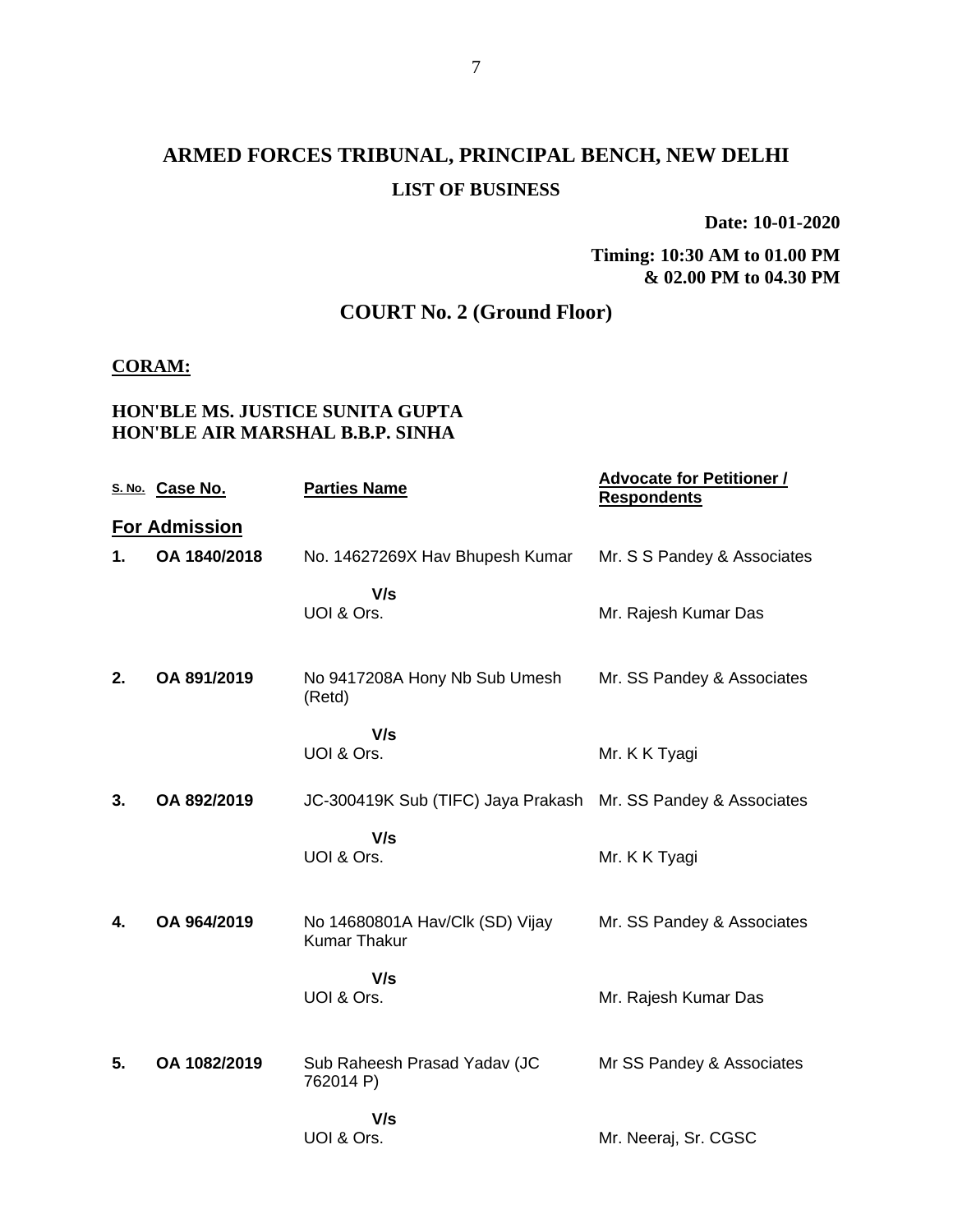| 6.  | OA 1097/2019                         | No. 2948082-N Nb Sub Babu Singh<br>(Since Deceased) (Represented Thru<br>his wife Smt. Vimla Devi)<br>V/s | Mr. S S Pandey & Associates            |
|-----|--------------------------------------|-----------------------------------------------------------------------------------------------------------|----------------------------------------|
|     |                                      | UOI & Ors.                                                                                                | Ms. Suman Chauhan                      |
| 7.  | OA 1130/2019                         | 1097136 Hony Nb Sub Shri Ram<br>(Since Deceased) (Represented<br>through his wife Smt Bhuri Devi)<br>V/s  | Mr. SS Pandey & Associates             |
|     |                                      | UOI & Ors.                                                                                                | None                                   |
| 8.  | OA 1131/2019                         | Sub (AIG) Balachandran P (JC 301267 Mr SS Pandey & Associates<br>A)                                       |                                        |
|     |                                      | V/s<br>UOI & Ors.                                                                                         | Mr. Waize Ali Noor                     |
|     |                                      |                                                                                                           |                                        |
| 9.  | OA (Appeal)<br>1441/2019<br>with     | Amar Rathi EM(R) II (238662-R) (In<br>Jail)                                                               | Mr. S P Sharma                         |
|     | MA 2337/2019 &<br>2338/2019          | V/s<br>UOI & Ors.                                                                                         | Mr Harish V Shankar                    |
| 10. | OA 1951/2019<br>with<br>MA 2821/2019 | No. 60153-K Cmde Vijay Kumar Vaid<br>(Retd.)                                                              | Mr. Sukhjinder Singh                   |
|     |                                      | V/s<br>UOI & Ors.                                                                                         | None                                   |
| 11. | OA 58/2020                           | Ex LEM (P) Bhanwar Lal Todawata<br>(No 138481 F)                                                          | Mr Ved Prakash                         |
|     |                                      | V/s<br>UOI & Ors.                                                                                         | None                                   |
| 12. | OA 59/2020                           | Ex SGT Ajit Kumar Pradhan (NO<br>797575R)                                                                 | Mr Ved Prakash                         |
|     |                                      | V/s                                                                                                       |                                        |
|     |                                      | UOI & Ors.                                                                                                | None                                   |
| 13. | OA 60/2020                           | Hav (PA) Sundara Murali PK (No<br>15485616 H)                                                             | Mr Indra Sen Singh & Abhishek<br>Singh |
|     |                                      | V/s<br>UOI & Ors.                                                                                         | None                                   |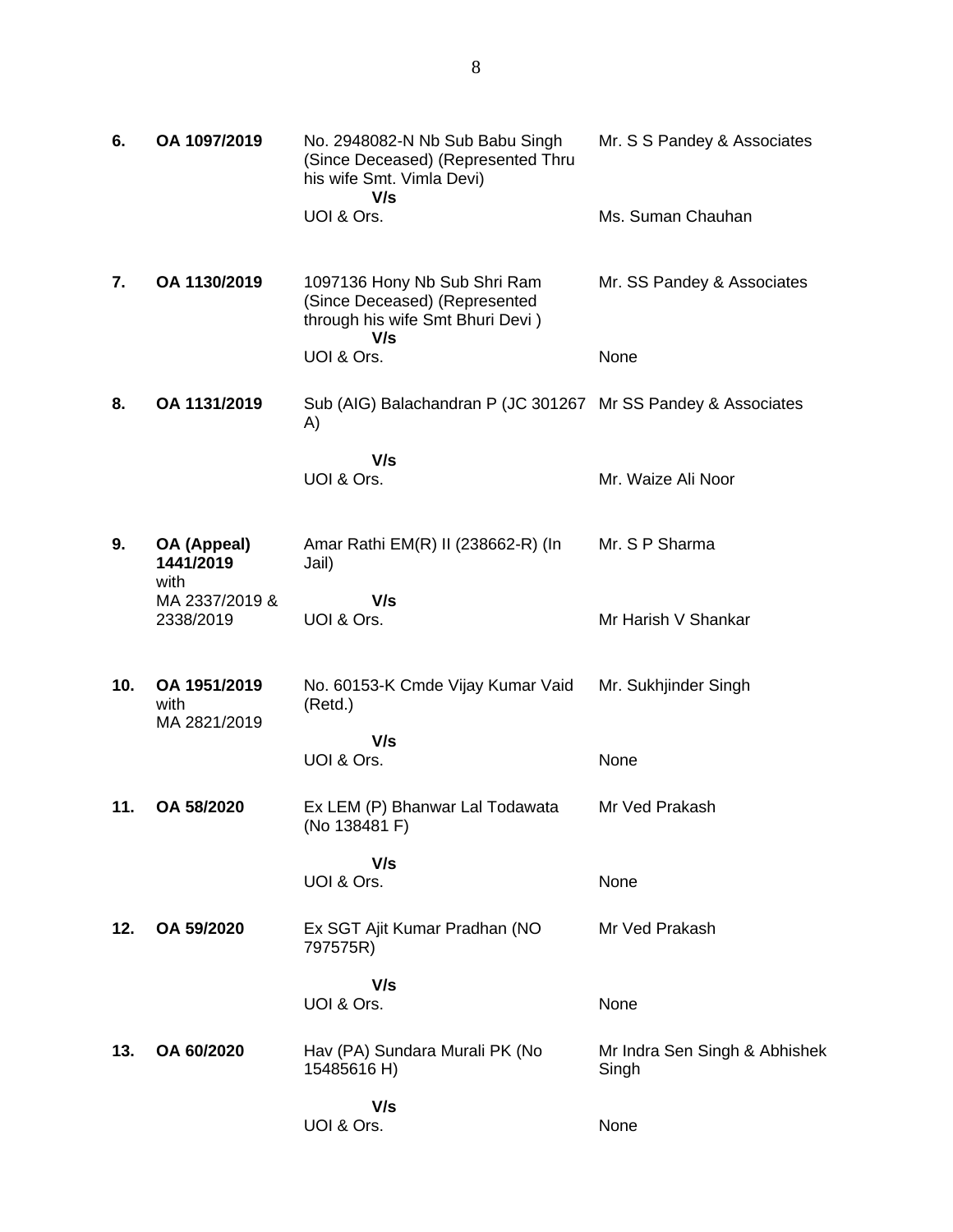**14. OA 61/2020** Hav (PA) Prem Prakash (No 15482215 Mr Indra Sen Singh & Abhishek H)  **V/s** UOI & Ors. Singh None **15. OA 62/2020** with MA 66/2020 Ex Sub Ramayan Prasad (JC 307534 M)  **V/s** UOI & Ors. Mr Ajit Kakkar, Alpana Yadav and Madhuri Koli None **16. OA 63/2020** with MA 67/2020 No 5844993A Ex Rfn Than Singh  **V/s** UOI & Ors. Mr VS Kadian None **17. OA 64/2020** with MA 68/2020 Ex Hav Sarwan Kumar (No 7773386 Y) Mr Virender Singh Kadian  **V/s** UOI & Ors. None

### **For Hearing (Pleadings not complete)**

| 18. | OA (Appeal)<br>2/2017         | <b>LAC Rajesh Kumar</b> | Mr. Rajiv Manglik & Mr A K<br>Trivedi |
|-----|-------------------------------|-------------------------|---------------------------------------|
|     | with                          | V/s                     |                                       |
|     | MA 1578/2019                  | UOI & Ors.              |                                       |
|     | (OA 148/2016)<br>(RB, Mumbai) |                         | Mr Harish V Shankar                   |
|     |                               |                         |                                       |

#### **WITH**

| 19. | OA 1197/2018        | LAC Raejsh Kumar (917505-R)             | Mr. Rajiv Manglik & A K Trivedi |
|-----|---------------------|-----------------------------------------|---------------------------------|
|     |                     | V/s<br>UOI & Ors.                       | Mr. Harish V Shankar            |
| 20. | OA 213/2018         | Ex Hav Sanjeeva Kumar<br>(No.15368531F) | Mr. Sant Ram                    |
|     |                     | V/s<br>UOI & Ors.                       | Mr Anil Gautam                  |
| 21. | OA 789/2018<br>with | No. 691265 Ex AC Ranvir Singh           | Mr. V S Kadian                  |
|     | MA 661/2018         | V/s<br>UOI & Ors.                       | Mr. V S Tomar                   |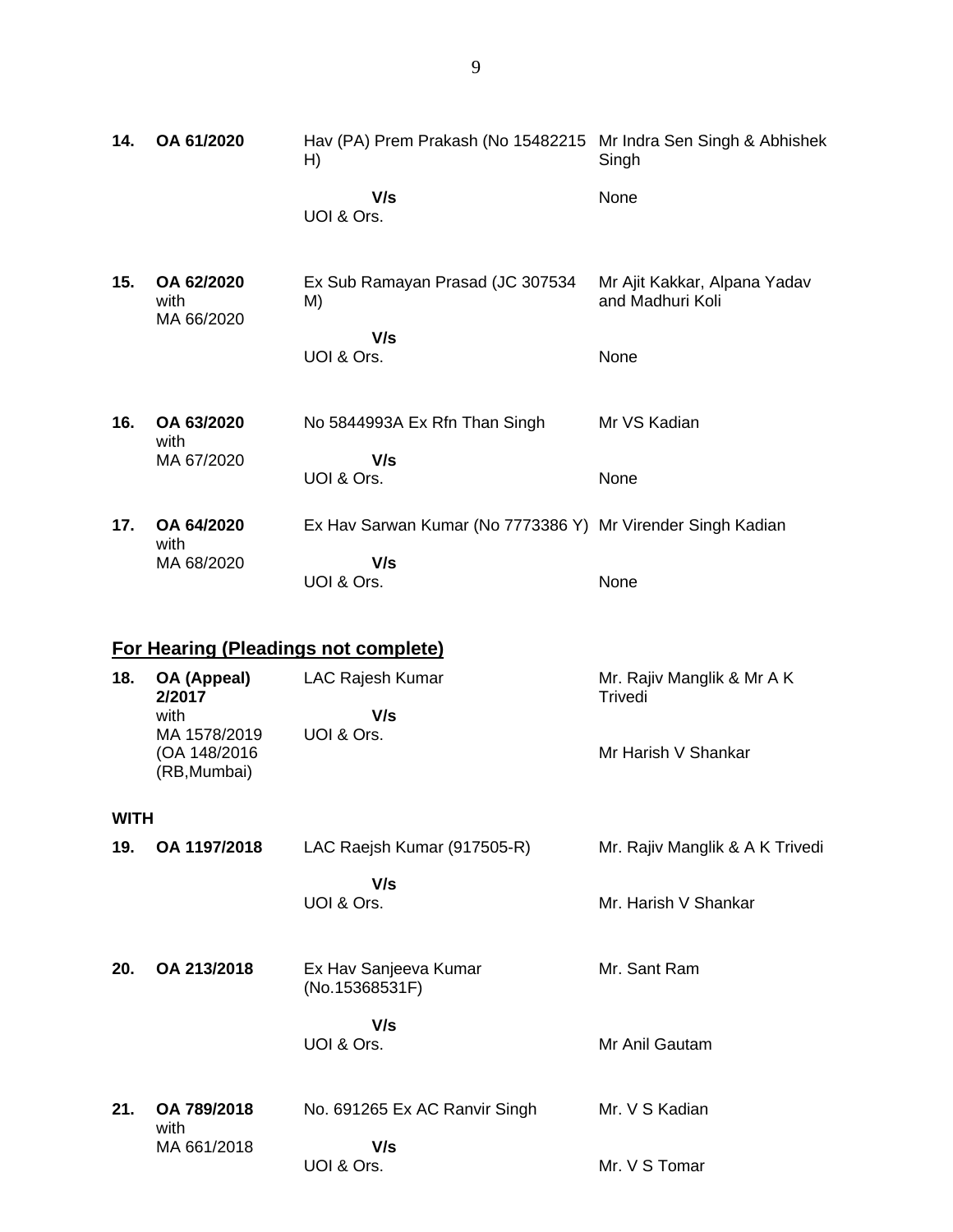| 22. | OA 1888/2018                         | No 3191911Y Hav Ram Phal                                           | Mr. Rajesh Nandal                      |
|-----|--------------------------------------|--------------------------------------------------------------------|----------------------------------------|
|     |                                      | V/s<br>UOI & Ors.                                                  | Mr. J S Rawat                          |
| 23. | OA 2021/2018<br>with<br>MA 1635/2019 | Ex Sgt Parveen Kumar (No<br>738605B)                               | Mr. Anuj Saini                         |
|     |                                      | V/s<br>UOI & Ors.                                                  | Mr. Y P Singh                          |
| 24. | OA 281/2019<br>with                  | No 280707K Ex Sgt Sultan Singh                                     | Mr. VD Sharma                          |
|     | MA 746/2019                          | V/s<br>UOI & Ors.                                                  | Mr JS Rawat                            |
| 25. | OA 623/2019<br>with<br>MA 1200/2019  | Sqn Ldr Tirtha Sen (No 14984 L)<br>(Veteran)                       | Mr Ajai Bhalla                         |
|     |                                      | V/s<br>UOI & Ors.                                                  | Mr Anil Gautam                         |
| 26. | OA 921/2019<br>with<br>MA 1567/2019  | Gp Capt Sudhir Verma (Retd) (No<br>16862 F)                        | Mr Shakti Chand Jaidwal                |
|     |                                      | V/s<br>UOI & Ors.                                                  | Mr. K K Tyagi                          |
| 27. | OA (Appeal)<br>961/2019              | JC-278365-L Ex Nb Sub (GD) Anil<br>Singh                           | Mr. Indra Sen Singh/Abhishek<br>Singh  |
|     |                                      | V/s<br>UOI & Ors.                                                  | Mr Karan Singh Bhati Sr CGSC           |
| 28  | OA (Appeal)<br>989/2019              | Ex Sub (Opr) Gireesh Kumar Sharma<br>(JC 272632 L)                 | Mr Indra Sen Singh & Abhishek<br>Singh |
|     |                                      | V/s<br>UOI & Ors.                                                  | Mr. Anil Gautam                        |
| 29. | OA 1136/2019<br>with<br>MA 3293/2019 | Ex MC EA (P) I Kuldeep Kumar Verma Mr Ved Prakash<br>(No 197838 H) |                                        |
|     |                                      | V/s<br>UOI & Ors.                                                  | Mr. Anil Gautam                        |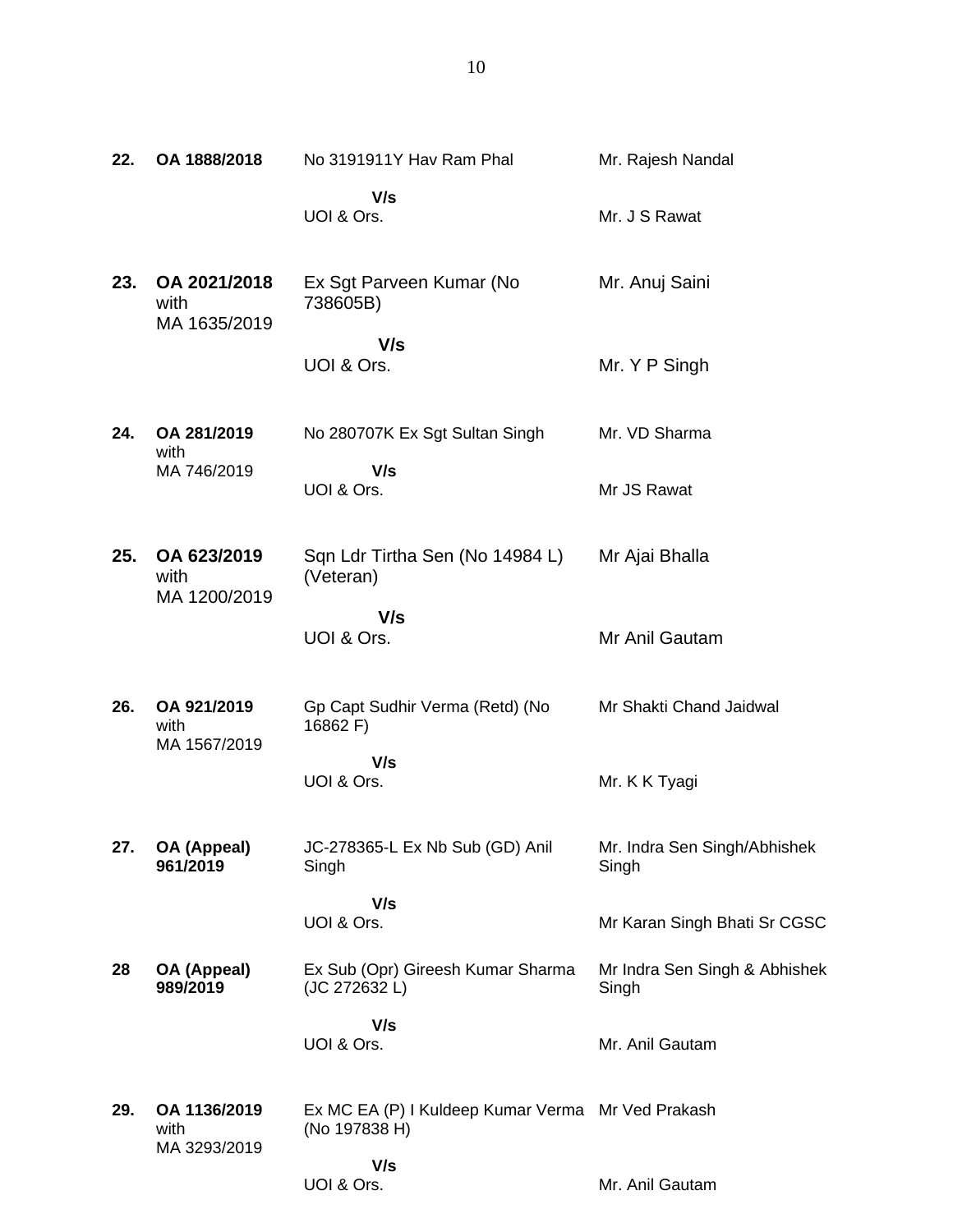| 30. | OA 1545/2019                            | IC-51397A Col S Raju (Retd.)                                       | Ms. Archana Ramesh          |
|-----|-----------------------------------------|--------------------------------------------------------------------|-----------------------------|
|     |                                         | V/s<br>UOI & Ors.                                                  | Mr Tarunvir Singh Khehar    |
|     | <b>For Execution</b>                    |                                                                    |                             |
| 31. | MA 1081/2019<br>in<br>OA 861/2015       | Ex Hav (DMT) Rajesh Kumar (No<br>14401381 H)                       | Mr Virender Singh Kadian    |
|     |                                         | V/s<br>UOI & Ors                                                   | Mr. S P Sharma              |
| 32. | MA 1844/2019<br>in.<br>OA 187/2018      | JC-760613W Sub Vijay Singh Yadav<br>(Retd.)                        | Mr. S S Pandey & Associates |
|     |                                         | V/s<br>UOI & Ors.                                                  | Mr. Harish V Shankar        |
| 33. | MA 1845/2019<br>ın                      | JC-761205X Sub Sukhbir Singh (Retd.) Mr. S S Pandey                |                             |
|     | OA 314/2018                             | V/s<br>UOI & Ors.                                                  | Mr. Ashok Chaitanya         |
| 34. | MA 73/2020<br>in.                       | Smt. Santosh Devi                                                  | Mr. Ajit Kakkar             |
|     | OA 418/2017                             | V/s<br>UOI & Ors.                                                  | Mr. Harish V Shankar        |
|     | <b>For Orders</b>                       |                                                                    |                             |
| 35. | MA 1827/2019<br>in<br>TA 130/2010 (Writ | Smt Sunita Devi W/O No 6380973L Nk Mr. HS Tiwari<br>Mahinder singh |                             |
|     | Petition (Civil) No.<br>11588/2004)     | V/s<br>UOI & Ors                                                   | Mr. J S Yadav               |
| 36. | MA 1829/2019<br>in.<br>TA 533/2010      | JC-641781L Ex Nb Sub Asim Kumar<br>Mitra                           | Mr. HS Tiwari               |
|     |                                         | V/s<br>UOI & Ors                                                   | Mr. Ashok Chaitanya         |
| 37. | MA 1852/2019<br>in.<br>TA 4/2015        | Maj (Now Lt Col) Sanjay Ahlawat (IC<br>50430 A)                    | Mr HS Tiwari                |
|     |                                         | V/s<br>UOI & Ors                                                   | Mr. V S Tomar               |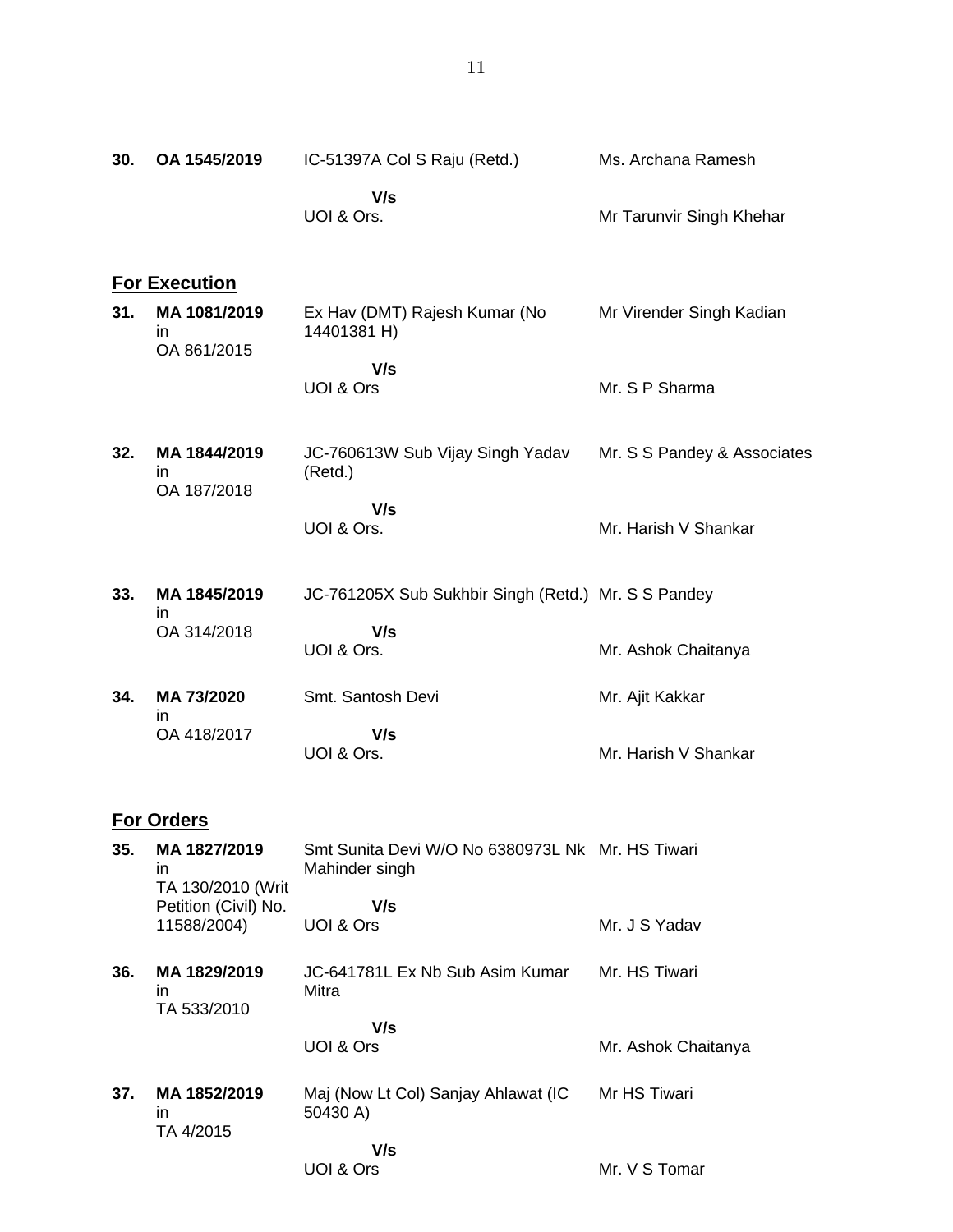| 38. | MA 69/2020<br>$\mathsf{I}$           | Lt Col Arun Kumar Sarma (Retd)                            | Mr. A S Paur                                       |
|-----|--------------------------------------|-----------------------------------------------------------|----------------------------------------------------|
|     | OA 180/2017                          | V/s<br>UOI & Ors                                          | Mr Arvind Patel                                    |
| 39. | MA 74/2020<br>ın                     | Lt Col Maruti Nandan (IC-67532M)                          | Mr Ajit Kakkar & Associates                        |
|     | OA 1434/2019                         | V/s<br>UOI & Ors                                          | Ms. Jyotsna Kaushik                                |
|     |                                      | <b>For Hearing (Pleadings are completed)</b>              |                                                    |
| 40. | OA 294/2011                          | Major V. Ramamurthy (Retd.) & Ors.                        | Mr SM Dalal                                        |
|     |                                      | V/s<br>UOI & Ors.                                         | Dr Vijendra Mahndiyan for R 1-4,<br>None for R 5-8 |
| 41. | OA 1010/2015                         | Ex MWO Ayodhya Mishra                                     | Mr. V S Kadian                                     |
|     |                                      | V/s<br>UOI & Ors.                                         | Mr SP Sharma                                       |
| 42. | OA 553/2018                          | IC-44928K Col Deepak Kumar Agrawal Mr. Rajiv Manglik      |                                                    |
|     | with<br>MA 1694/2018 &<br>2316/2018  | V/s<br>UOI & Ors.                                         | Mr Arvind Patel                                    |
| 43. | OA 1552/2018<br>with<br>MA 1638/2018 | Smt Shiksha Batyal W/O Late<br>13730317N Hav Kuldip Chand | Mr. VS Kadian                                      |
|     |                                      | V/s<br>UOI & Ors.                                         | Mr. Prabodh Kumar                                  |
| 44. | OA 1769/2018                         | No 6935914K Hav SHT Pradeep Singh Mr. VS Kadian           |                                                    |
|     |                                      | V/s<br>UOI & Ors.                                         | Mr JS Rawat                                        |
| 45. | OA 271/2019<br>with<br>MA 730/2019   | Ex MC Mech(AL) (Hony S Lt) US<br>Rathore (No 089210A)     | Mr. Shakti Chand Jaidwal                           |
|     |                                      | V/s<br>UOI & Ors.                                         | Mr. Arvind Patel                                   |
| 46. | OA 549/2019<br>with<br>MA 2691/2019  | IC-34160M Col Krishan Chand<br>(Retd.)<br>V/s             | Mr. Shakti Chand Jaidwal                           |
|     |                                      | UOI & Ors.                                                | Mr. J S Rawat                                      |